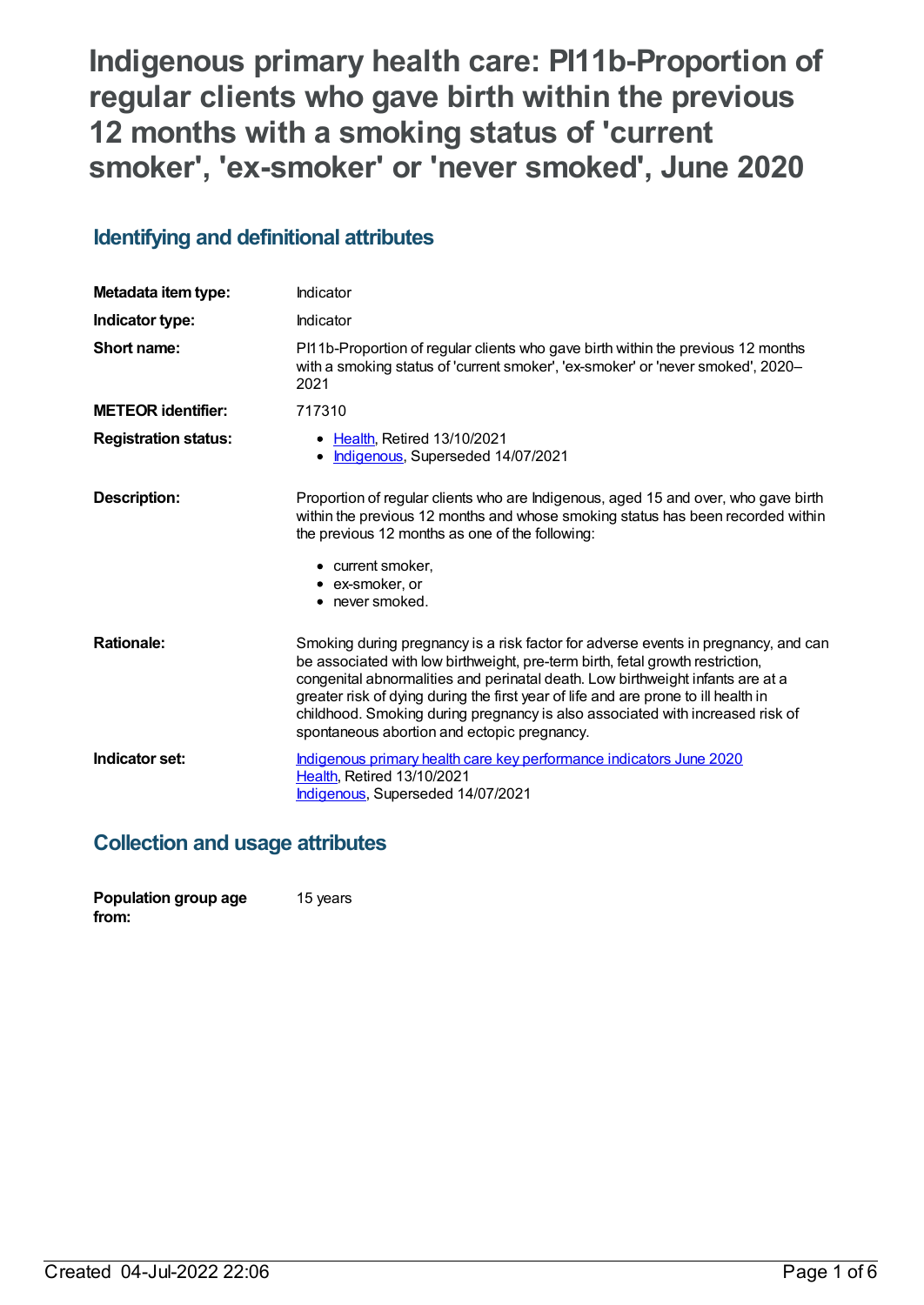| <b>Computation description:</b> |  |
|---------------------------------|--|
|---------------------------------|--|

**Computation description:** Proportion of regular clients who are Indigenous, aged 15 and over, who gave birth within the previous 12 months and whose smoking status has been recorded within the previous 12 months as one of the following:

- current smoker,
- ex-smoker, or
- never smoked.

|                     | וויט וויט וויט ווי                                                                                                                                                                                                                                                                                                                                                                                     |
|---------------------|--------------------------------------------------------------------------------------------------------------------------------------------------------------------------------------------------------------------------------------------------------------------------------------------------------------------------------------------------------------------------------------------------------|
|                     | 'Regular client' refers to a client of an Australian Government Department of Health-<br>funded primary health-care service (that is required to report against the Indigenous<br>primary health care key performance indicators) who has an active medical record;<br>that is, a client who has attended the Department of Health-funded primary health-<br>care service at least 3 times in 2 years. |
|                     | 'Birth' includes live births and still births if the birthweight was at least 400 grams or<br>the gestational age was 20 weeks or more.                                                                                                                                                                                                                                                                |
|                     | Operationalisation of smoking status:                                                                                                                                                                                                                                                                                                                                                                  |
|                     | Where an Indigenous regular client's tobacco smoking status does not have an<br>assessment date assigned within the Patient Information Record System (PIRS),<br>smoking status as recorded in the PIRS should be treated as current (i.e. as having<br>been updated within the previous 12 months).                                                                                                   |
|                     | Presented as a percentage.                                                                                                                                                                                                                                                                                                                                                                             |
| <b>Computation:</b> | (Numerator $\div$ Denominator) x 100                                                                                                                                                                                                                                                                                                                                                                   |
| Numerator:          | Calculation A: Number of regular clients who are Indigenous, aged 15 and over,<br>who gave birth within the previous 12 months and whose smoking status has been<br>recorded as 'current smoker' within the previous 12 months.                                                                                                                                                                        |
|                     | Calculation B: Number of regular clients who are Indigenous, aged 15 and over,<br>who gave birth within the previous 12 months and whose smoking status has been<br>recorded as 'ex-smoker' within the previous 12 months.                                                                                                                                                                             |
|                     | Calculation C: Number of regular clients who are Indigenous, aged 15 and over,<br>who gave birth within the previous 12 months and whose smoking status has been<br>recorded as 'never smoked' within the previous 12 months.                                                                                                                                                                          |
|                     |                                                                                                                                                                                                                                                                                                                                                                                                        |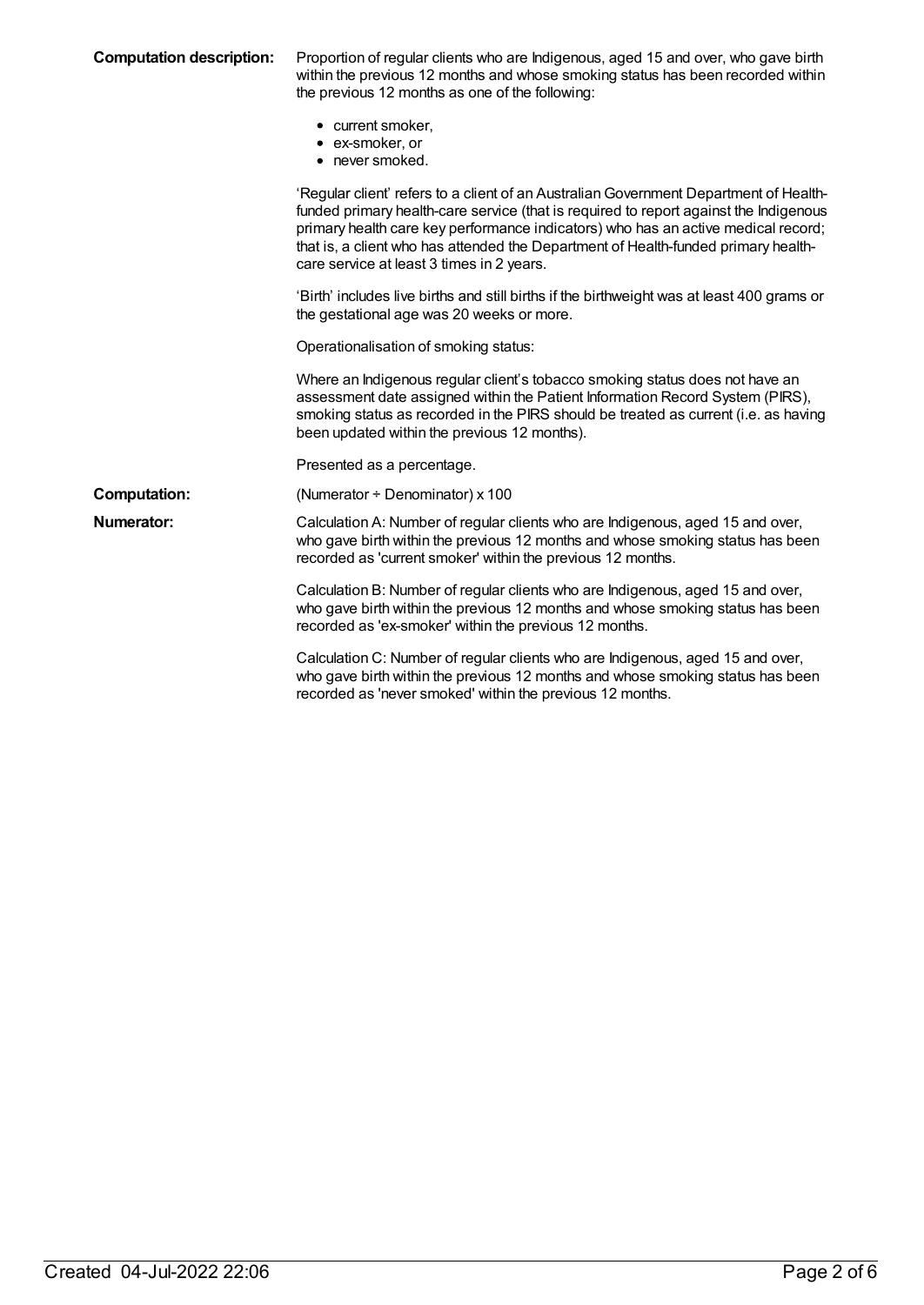[Person—tobacco](https://meteor.aihw.gov.au/content/270311) smoking status, code N

**Data Source**

[Indigenous](https://meteor.aihw.gov.au/content/430643) primary health care data collection

**NMDS / DSS**

[Indigenous](https://meteor.aihw.gov.au/content/715320) primary health care NBEDS 2020–21

#### **Guide for use**

'Daily smoker', 'weekly smoker' and 'irregular smoker' are aggregated into 'current smoker'.

#### **Data Element / Data Set**

[Person—age,](https://meteor.aihw.gov.au/content/303794) total years N[NN]

**Data Source**

[Indigenous](https://meteor.aihw.gov.au/content/430643) primary health care data collection

**NMDS / DSS**

[Indigenous](https://meteor.aihw.gov.au/content/715320) primary health care NBEDS 2020–21

**Data Element / Data Set**

[Person—Indigenous](https://meteor.aihw.gov.au/content/602543) status, code N

**Data Source**

[Indigenous](https://meteor.aihw.gov.au/content/430643) primary health care data collection

**NMDS / DSS**

[Indigenous](https://meteor.aihw.gov.au/content/715320) primary health care NBEDS 2020–21

### **Data Element / Data Set**

[Person—regular](https://meteor.aihw.gov.au/content/686291) client indicator, yes/no code N

**Data Source**

[Indigenous](https://meteor.aihw.gov.au/content/430643) primary health care data collection

**NMDS / DSS**

[Indigenous](https://meteor.aihw.gov.au/content/715320) primary health care NBEDS 2020–21

#### **Data Element / Data Set**

Product of [birth—birth](https://meteor.aihw.gov.au/content/695437) status, code N

**Data Source**

[Indigenous](https://meteor.aihw.gov.au/content/430643) primary health care data collection

**NMDS / DSS**

[Indigenous](https://meteor.aihw.gov.au/content/715320) primary health care NBEDS 2020–21

**Denominator:** Calculation A, B and C: Total number of regular clients who are Indigenous, aged 15 and over, who gave birth within the previous 12 months and whose smoking status has been recorded within the previous 12 months.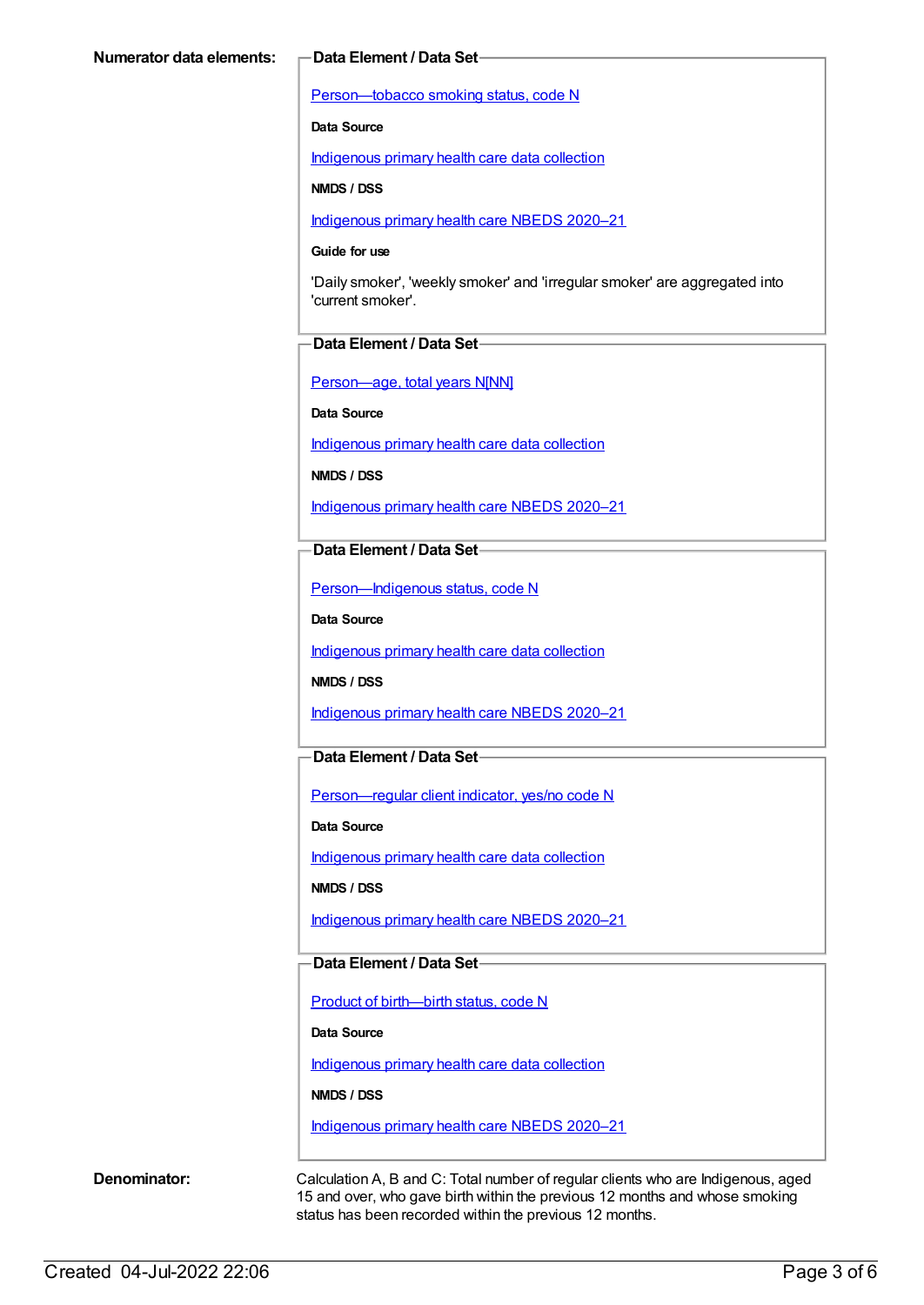#### **Denominator data elements:**

#### **Data Element / Data Set**

[Person—age,](https://meteor.aihw.gov.au/content/303794) total years N[NN]

**Data Source**

[Indigenous](https://meteor.aihw.gov.au/content/430643) primary health care data collection

**NMDS / DSS**

[Indigenous](https://meteor.aihw.gov.au/content/715320) primary health care NBEDS 2020–21

**Data Element / Data Set**

Person-smoking status recorded indicator, yes/no code N

**Data Source**

[Indigenous](https://meteor.aihw.gov.au/content/430643) primary health care data collection

**NMDS / DSS**

[Indigenous](https://meteor.aihw.gov.au/content/715320) primary health care NBEDS 2020–21

**Data Element / Data Set**

[Person—Indigenous](https://meteor.aihw.gov.au/content/602543) status, code N

**Data Source**

[Indigenous](https://meteor.aihw.gov.au/content/430643) primary health care data collection

**NMDS / DSS**

[Indigenous](https://meteor.aihw.gov.au/content/715320) primary health care NBEDS 2020–21

**Data Element / Data Set**

[Person—regular](https://meteor.aihw.gov.au/content/686291) client indicator, yes/no code N

**Data Source**

[Indigenous](https://meteor.aihw.gov.au/content/430643) primary health care data collection

**NMDS / DSS**

[Indigenous](https://meteor.aihw.gov.au/content/715320) primary health care NBEDS 2020–21

**Data Element / Data Set**

Product of [birth—birth](https://meteor.aihw.gov.au/content/695437) status, code N

**Data Source**

[Indigenous](https://meteor.aihw.gov.au/content/430643) primary health care data collection

**NMDS / DSS**

[Indigenous](https://meteor.aihw.gov.au/content/715320) primary health care NBEDS 2020–21

**Disaggregation:** Mother's age group: a) 15–19 years b) 20–24 years c) 25–34 years d) 35 years and over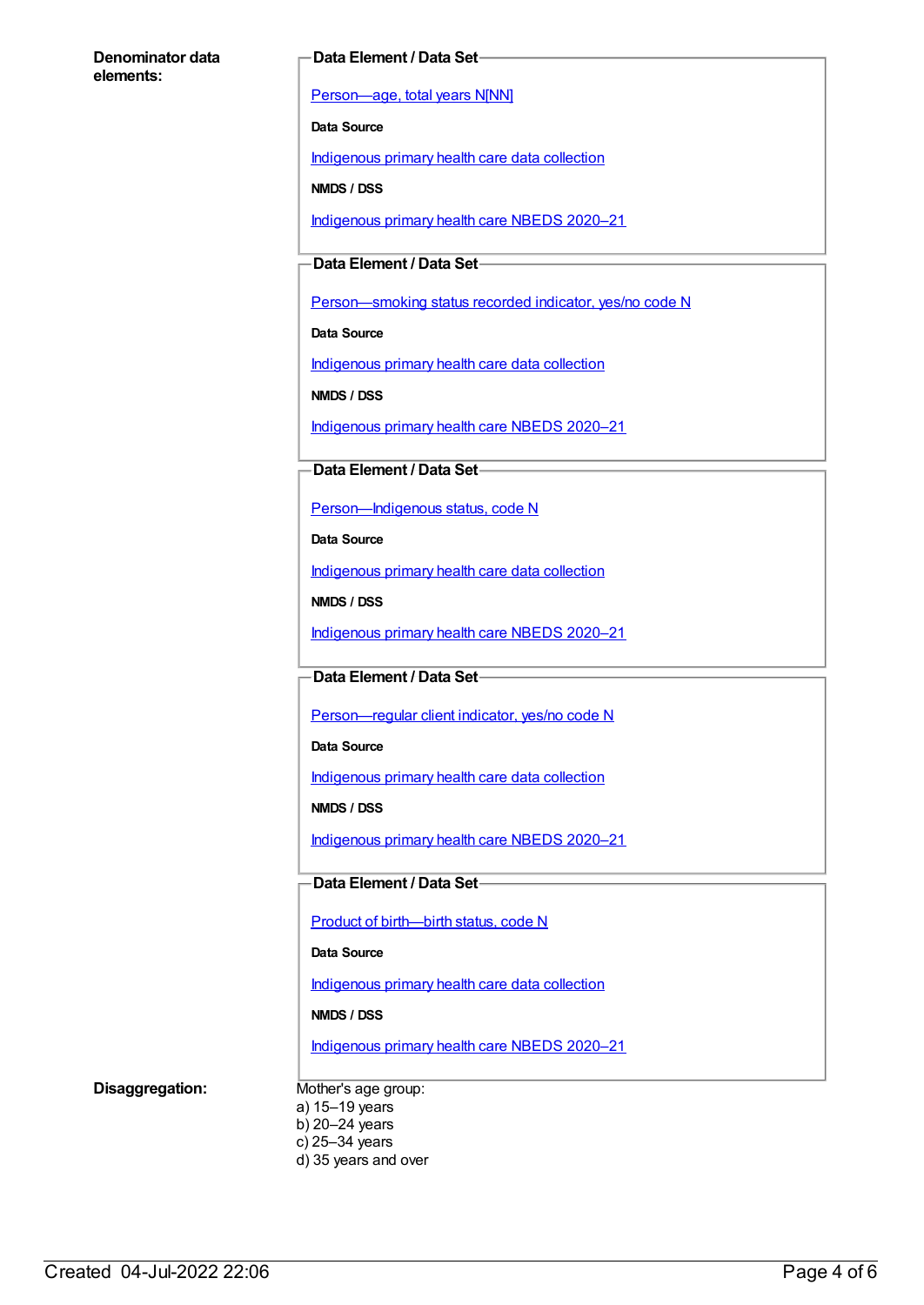| Disaggregation data<br>elements: | Data Element / Data Set-                                                                                           |  |
|----------------------------------|--------------------------------------------------------------------------------------------------------------------|--|
|                                  | Person-age, total years N[NN]                                                                                      |  |
|                                  | Data Source                                                                                                        |  |
|                                  | <u>Indigenous primary health care data collection</u>                                                              |  |
| NMDS / DSS                       |                                                                                                                    |  |
|                                  | Indigenous primary health care NBEDS 2020-21                                                                       |  |
| Comments:                        | This indicator covers a 24 month reporting period from 1 January 2020 to 31<br>December 2021:                      |  |
|                                  | • Indigenous primary health care NBEDS 2019-20 covers the period<br>01/01/2020 to 30/06/2020                       |  |
|                                  | • Indigenous primary health care NBEDS 2020–21 covers the period<br>01/07/2020 to 30/06/2021                       |  |
|                                  | • Indigenous primary health care NBEDS 2021-22 (to be released) will cover<br>the period 01/07/2021 to 31/12/2021. |  |

# **Representational attributes**

| <b>Representation class:</b> | Percentage |
|------------------------------|------------|
| Data type:                   | Real       |
| Unit of measure:             | Person     |
| Format:                      | N[N].N     |
|                              |            |

# **Indicator conceptual framework**

| <b>Framework and</b> | <b>Health Behaviours</b> |
|----------------------|--------------------------|
| dimensions:          |                          |

### **Data source attributes**

| Data sources: | Data Source                                    |
|---------------|------------------------------------------------|
|               | Indigenous primary health care data collection |
|               | Frequency                                      |
|               | 6 monthly                                      |
|               | Data custodian                                 |
|               | Australian Institute of Health and Welfare.    |

## **Source and reference attributes**

**Submitting organisation:** Australian Institute of Health and Welfare

AustralianGovernment Department of Health

# **Relational attributes**